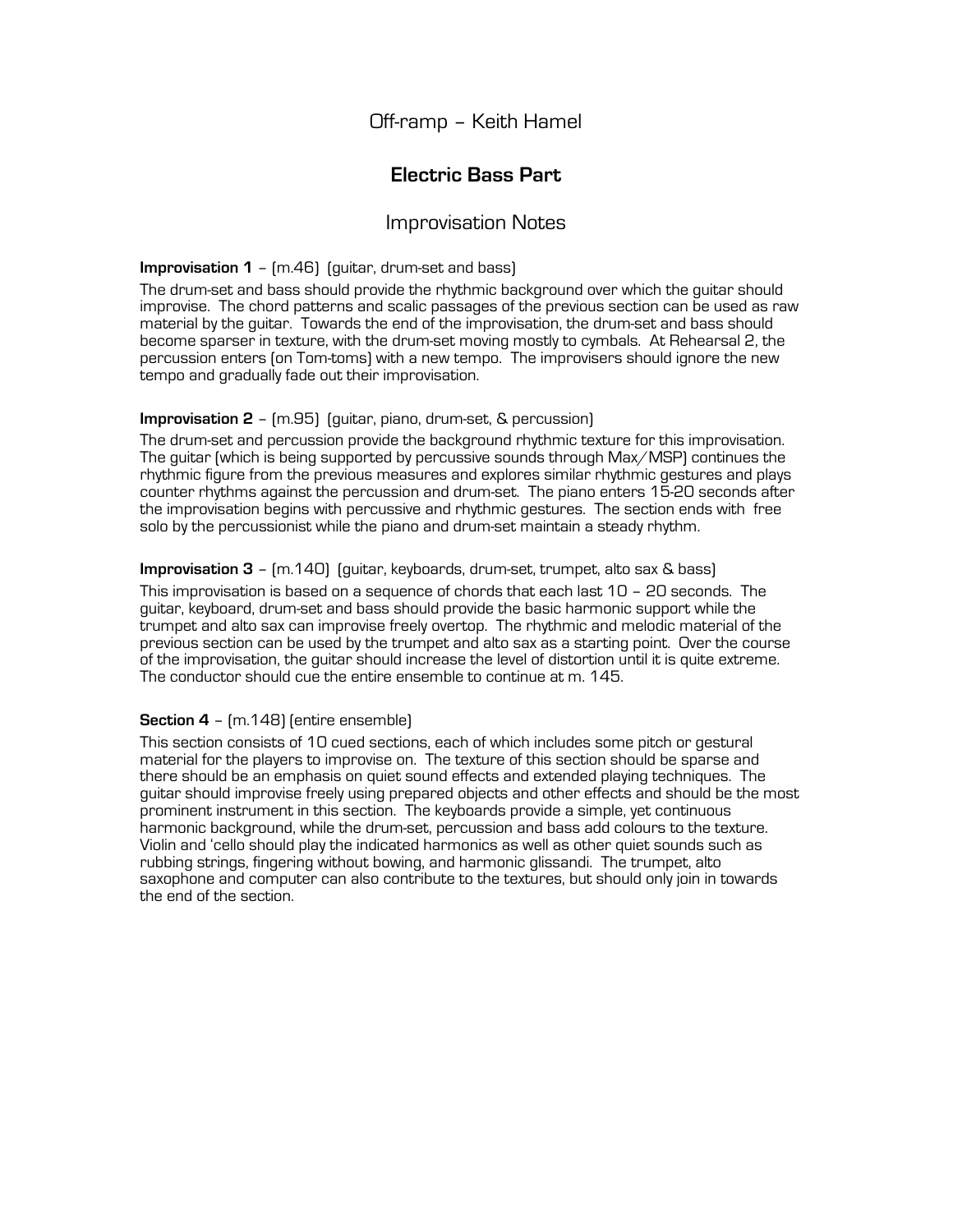















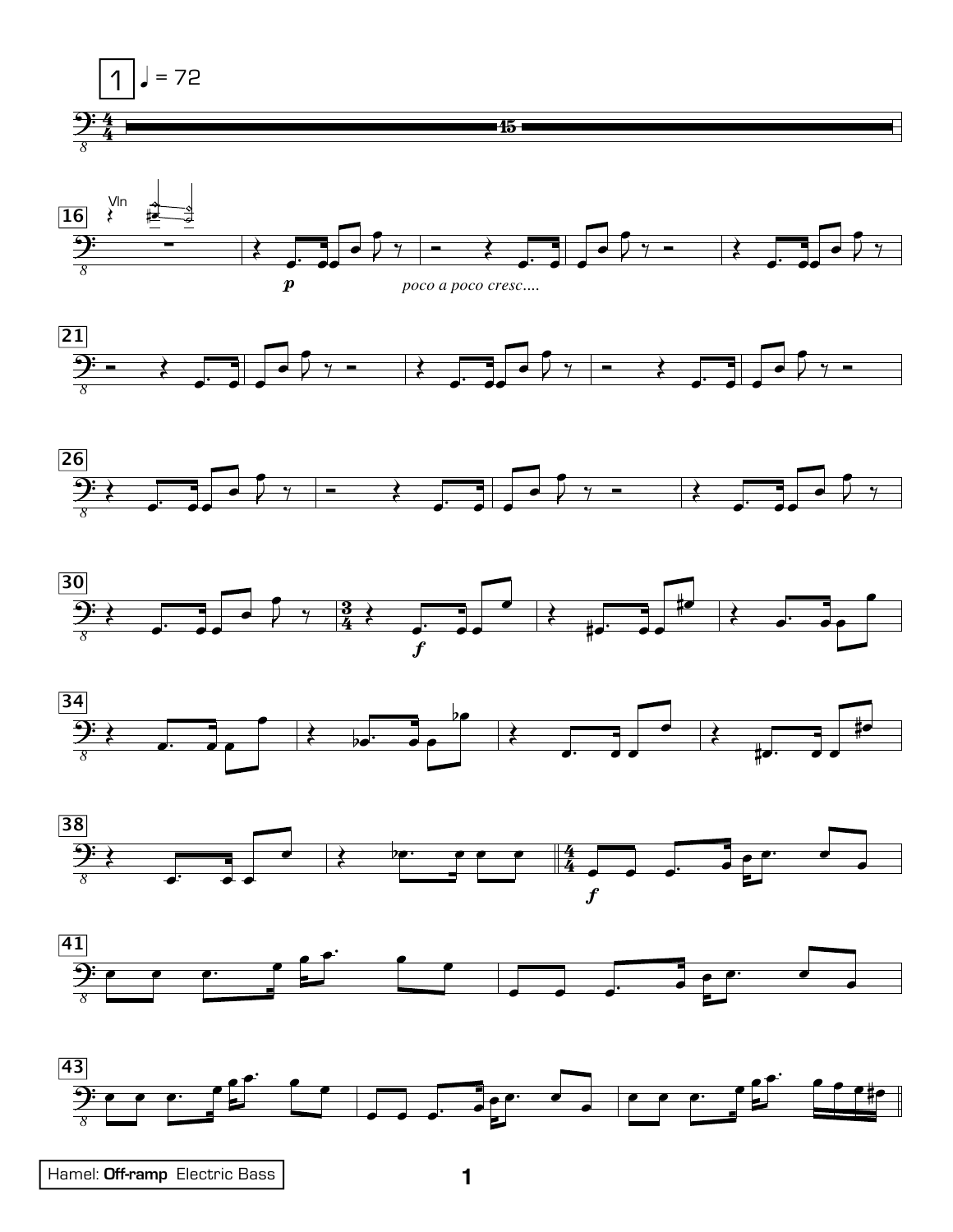













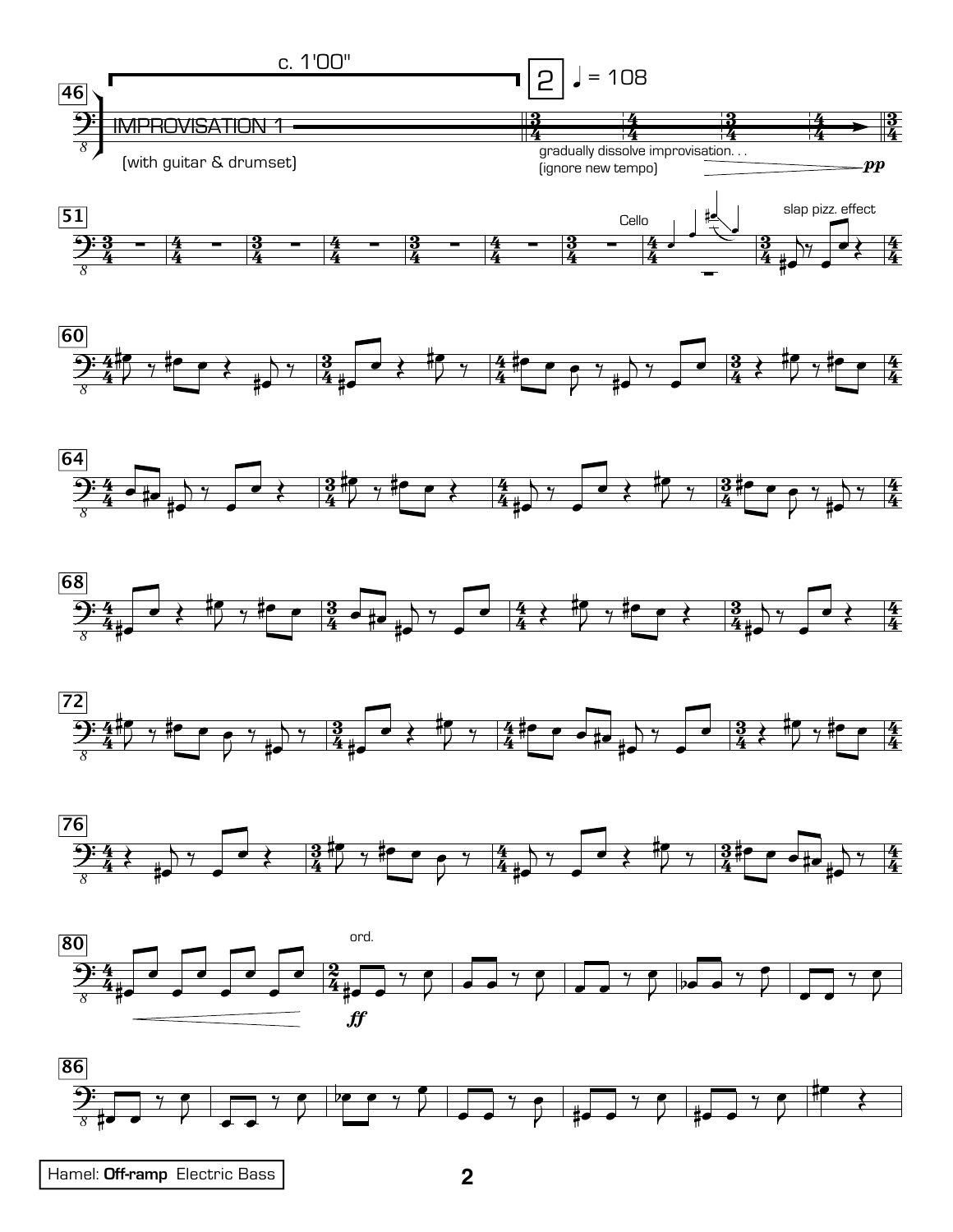

 $\mathbf{3}$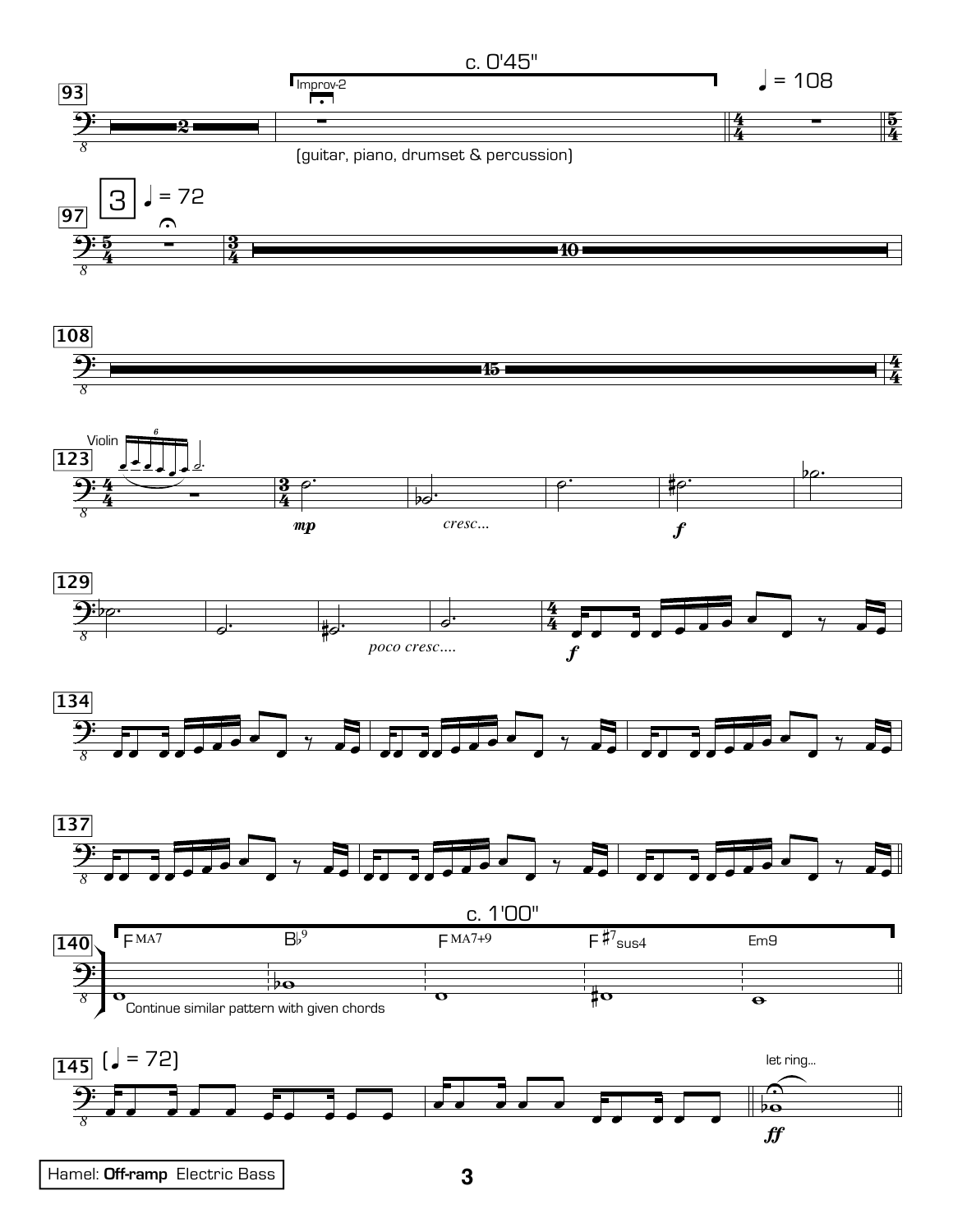

**4**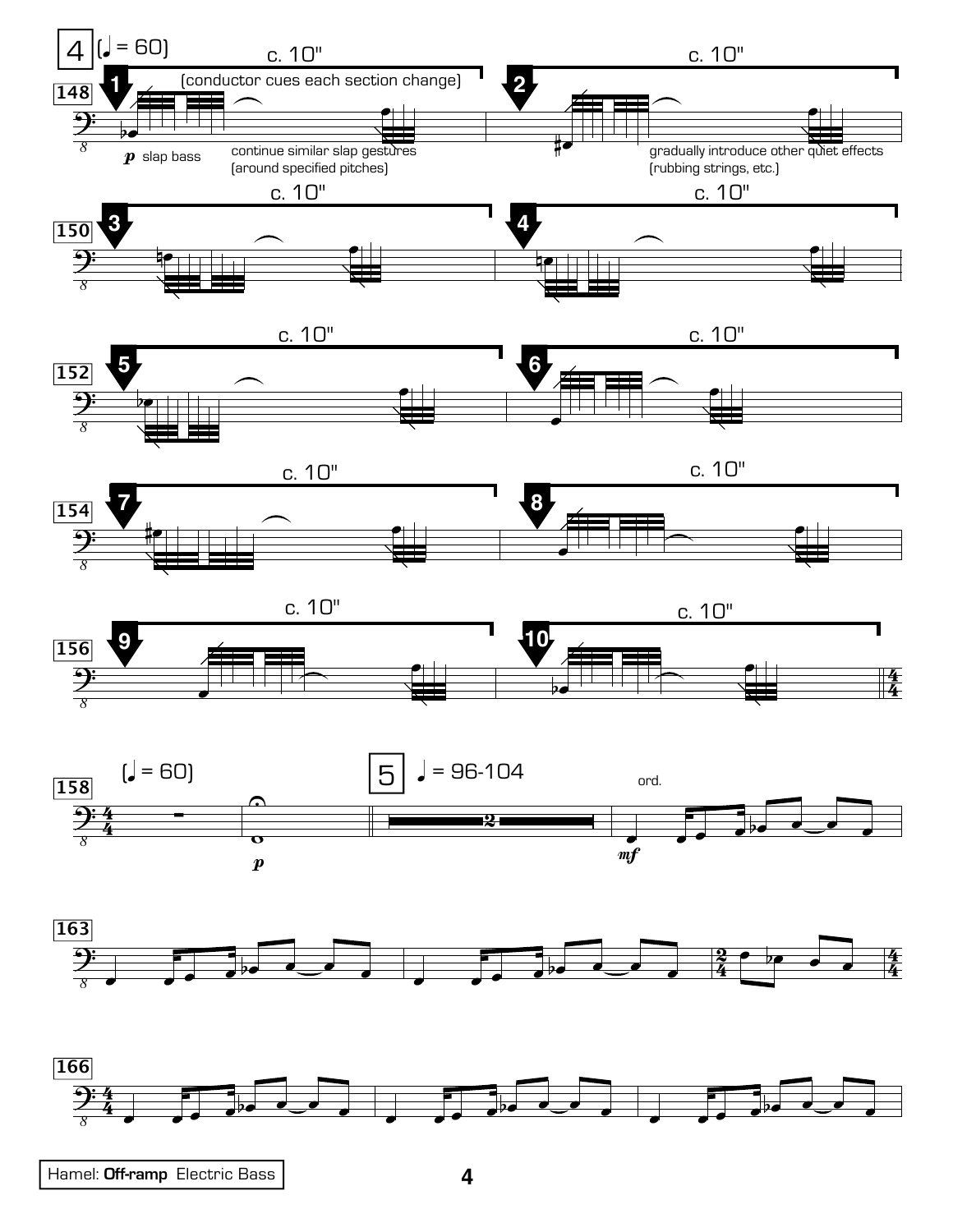